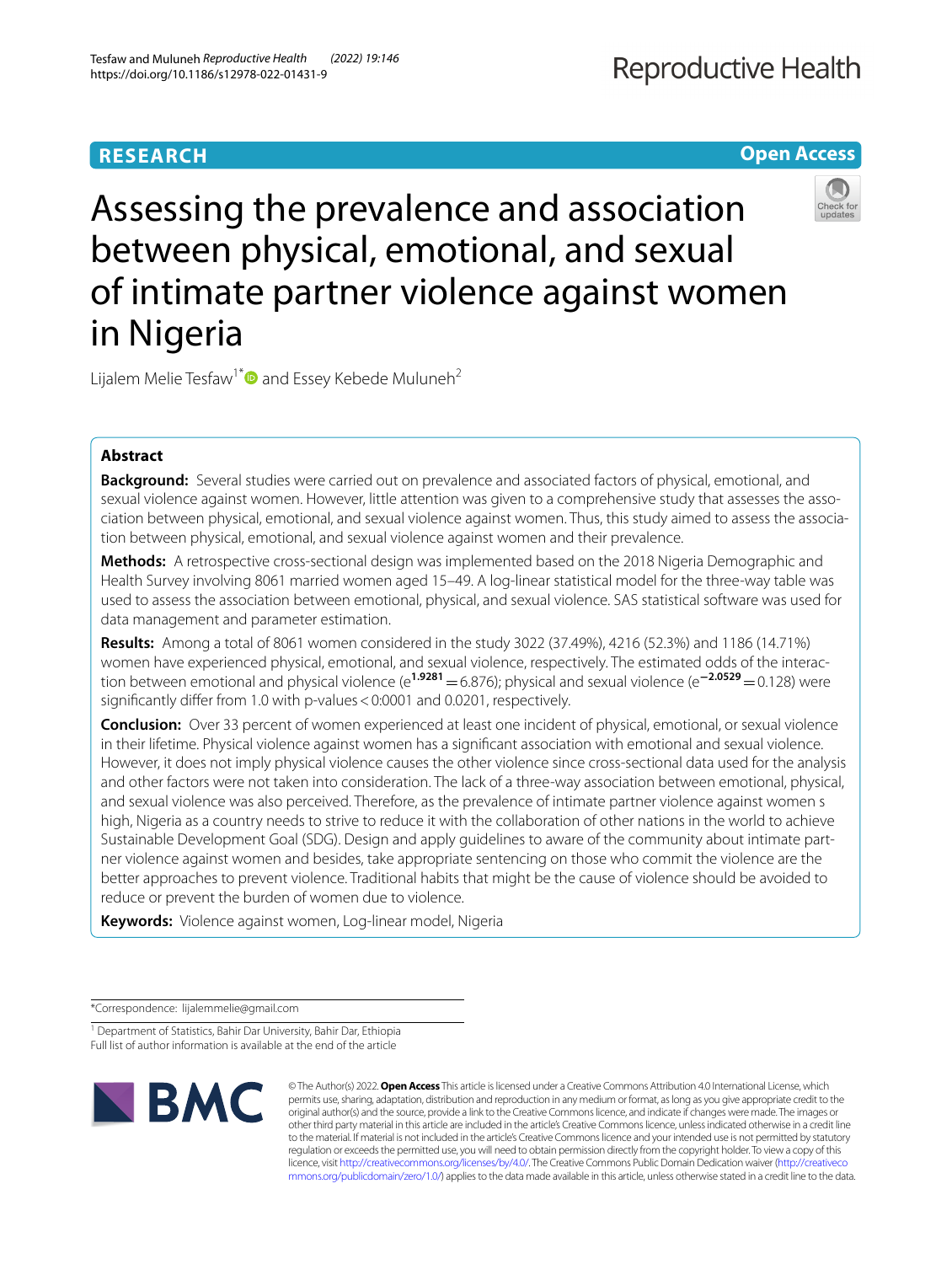## **Plain language summary**

Even though studies were carried out on physical, emotional, and sexual violence against women, and prevalence and associated factors, little attention was given to a comprehensive study that assesses the association between physical, emotional, and sexual violence against women. As a result, this study aimed to assess the association between physical, emotional, and sexual acts of violence against women in Nigeria. The data was obtained from the 2018 Nigeria Demographic and Health Survey (NDHS). A total of 8061 ever married/cohabited women aged 15–49 years who were residents of the study community for at least 6 months were considered. The log-linear statistical model was used to assess the association between physical, emotional, and sexual violence against women.

Of the 8061 women considered in this study, 516(6.40%) have ever been physically forced into unwanted sex by a husband/partner. About 1346 (16.70%) and 1467(18.20%) women have ever been slapped and humiliated by their husbands/partners, respectively. Whereas 3022 (37.49%), 4216 (52.3%), and 1186 (14.71%) women have experienced physical, emotional, and sexual violence, respectively. Four hundred sixty-six women were victims of physical, emotional, and sexual violence. Besides, 40, 755, and 144 women have experienced both physical and sexual violence; emotional and physical violence; and emotional and sexual violence respectively. Physical violence against women has a signifcant association with emotional and sexual violence. However, it does not imply physical violence causes the other violence since cross-sectional data used for the analysis and other factors were not taken into consideration.

## **Introduction**

The UN Declaration on the Elimination of Violence against Women (DEVW), defnes the term "Violence against women" means any act of gender-based violence that results in, or is likely to result in, physical, sexual, or psychological harm or sufering to women, including threats of such acts, coercion or arbitrary deprivation of liberty, whether occurring in public or private life [\[1](#page-8-0)]. Usually, acts of violence against women are measured in three dimensions physical, emotional, and sexual violence [\[2\]](#page-8-1). Globally, the most common (85%) form of violence against women is executed by a husband or other close partners. According to the World Health Organization (WHO), domestic violence, mainly intimate partner violence, has a signifcant component of gender-based violence [\[1](#page-8-0), [2](#page-8-1)]. Intimate personal violence refers to any behavior within an intimate relationship that causes physical, psychological, or sexual harm to those in the relationship  $[3]$  $[3]$ . Thirty percent of women aged 15 and above have experienced physical and sexual violence by their partners in the world. Whereas, seven percent of women have encountered sexual violence by non-partners 27.5 percent of women were with physical and emotional violence [[4\]](#page-8-3).

In Europe, 20% of women have a victim of physical or sexual intimate partner violence [[5\]](#page-8-4). Whereas both physical and emotional violence was experienced by 22.5% of the women., About 9.6% of women in the study encountered sexual violence, indicating that physical and emotional violence has taken the lead followed by physical and emotional violence was encountered by 22.5% of women, while sexual violence was 9.6% of women. This indicates that physical and emotional violence is predominant. In parallel to the study  $[6]$  $[6]$ , compared to physical or

sexual violence, physiological violence is the most prevalent type of violence against women.

The proportion of ever-partnered women who had ever sufered physical violence by a male intimate partner ranged from 13% in Japan city to 61% in Peru province, with most sites falling between 23 and 49% while the range of lifetime prevalence of physical or sexual violence, or both, by an intimate partner was 15–71%, with estimates in most sites ranging from 30 to 60% and women in Japan city being the least likely to have ever experienced physical or sexual violence, or both, by an intimate partner [\[7](#page-8-6)].

Intimate partner violence against women has a signifcant impact on the empowerment of women. Compared to women who have not experienced intimate partner violence, women who have experienced intimate partner violence are feeling discouraged and hopeless. The most common foundation of physical, psychological, and emotional morbidity of women is because of unavoidable violence against them  $[8]$  $[8]$ . There are numerous forms of violence against women  $[9]$ . The three acts of violence against such as physical, emotional, and sexual violence have been associated with health concerns including sexual, physical, reproductive health, behavioral and psychological problems [[10](#page-8-9)]. Commonly emotional violence against women is an intrinsic aspect of both physical and sexual violence against women. A study conducted in Nicaragua [\[11\]](#page-8-10) revealed a considerable coexistence between physical, emotional, and sexual violence. The fndings of a study in Iraq was also reported that a high prevalence of intimate partner violence, in particular, emotional violence is the prevalent violence. More than half of women were victims of emotional, physical, and or sexual violence at least once by their husbands, and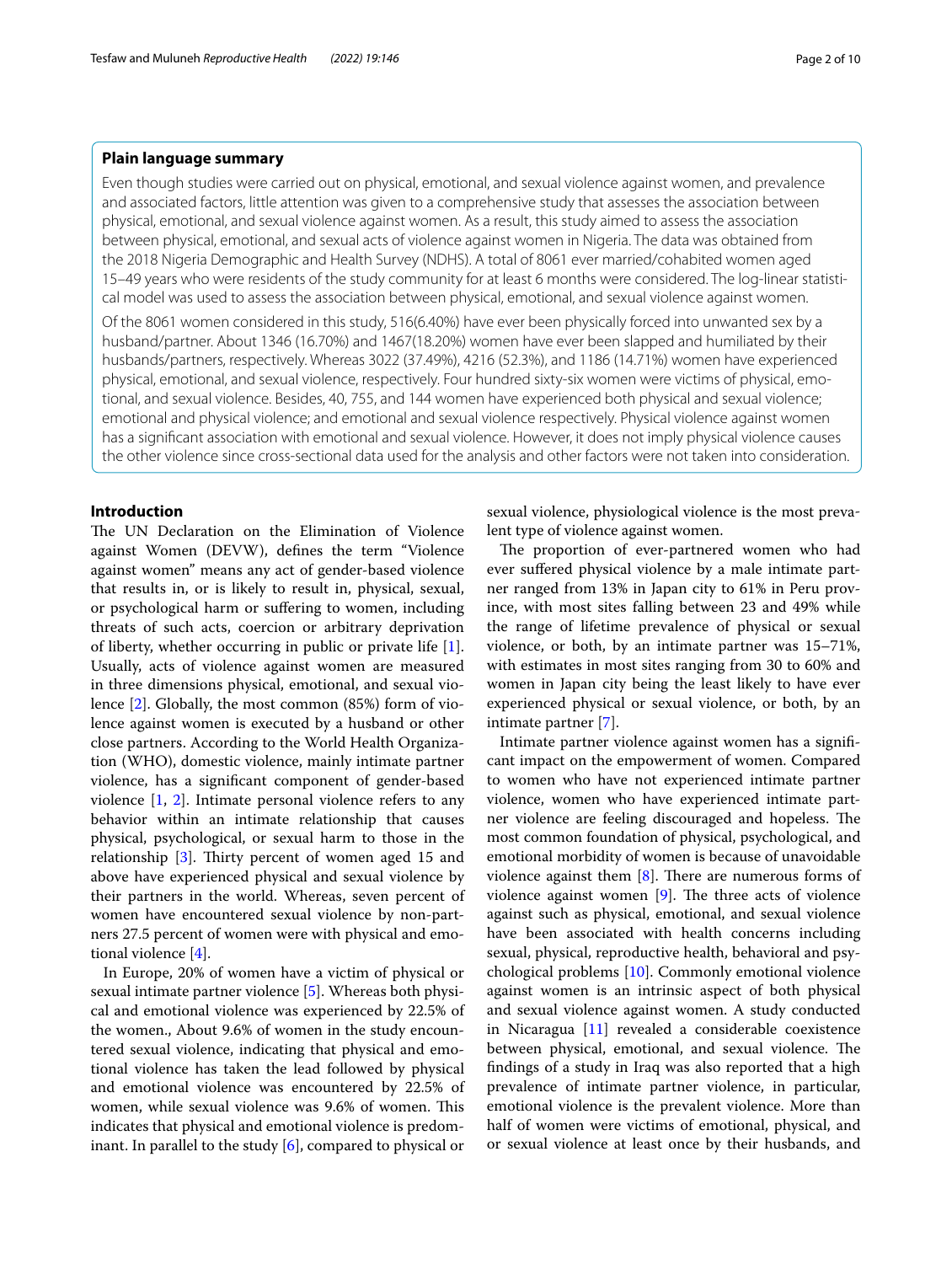45.3% gave a history of persistent abuse  $[12]$ . Though gender-based violence is a global health problem, it is higher in developing countries like Africa [[9](#page-8-8)]. As a result of traditional, religious, and others factors in the communities, the highest proportion of intimate partner violence against women is existed in Africa [\[12](#page-9-0)]. Women living in Eastern and Western African regions experience the highest levels of gender-based violence [[8\]](#page-8-7). A study involving the 2016 Ethiopian Demographic and Health Survey showed that still a high prevalence of domestic violence in the form of physical, emotional, or sexual violence against women from an intimate partner.

Community-based studies on pregnant women reported that the prevalence of domestic violence ranged from 32.2 to 45.5 percent. Besides, 25.4 percent overall prevalence of domestic violence such as physical, emotional, and sexual violence was 8.1, 24.5, and 2.4% respectively in Gondar town, Ethiopia [[13\]](#page-9-1). Almost one-third of Ethiopian women aged 15–49 experienced at least one type of violence in their lifetime and one-third of women globally [[14\]](#page-9-2).

A study in Northern Nigeria revealed that almost sixteen percent of female university students experienced one or more gender-based violence committed. In particular, students experienced physical (22.8%), sexual (22.2%), and emotional violence (50.8%). In this study, it is also reported that almost thirty percent of students were exposed to pressure by their teachers for sex, and eighteen percent were usually harassed by their classmates [[15\]](#page-9-3). A study in [\[9](#page-8-8)] found that intimate personal violence in developing countries is high. However, often it is difficult to identify women at risk because of a culture of silence within the countries. Over two-ffths of women reported experiencing any intimate parent violence against women in Angola. Of these 32.3, 27.3 and 7.4% are physical, emotional, and sexual violence respectively which may occur between the same or diferent sex [[16\]](#page-9-4). Though the Universal Declaration of Human rights declares that all people need to be recognized irrespective of gender, women have continued to sufer from intimate partner violence. The Declaration tried to investigate in diferent periods to determine the recent trends of prevalence of intimate partner violence against women [[13,](#page-9-1) [14](#page-9-2)]. However, due to cultural, and other restrictions, the government leads to giving less attention. African countries have taken the highest proportion including the largest populist country in the continent, Nigeria. The Nigerian community is a masculine community that considers husbands' ability over women in the household which aggravates the occurrence of violence against women [\[17](#page-9-5)].

To date, numerous studies have been done on the causes of physical, emotional, and sexual violence against women such as socioeconomic and demographic determinants [\[4](#page-8-3), [5,](#page-8-4) [15](#page-9-3), [18](#page-9-6)]. However, to the best of the authors' knowledge, no published literature assessed the association between physical, emotional, and sexual violence against women in the world. Moreover, there is a lack of study fndings determining the overall prevalence of intimate partner violence against women in terms of emotional, sexual, and physical violence [\[2](#page-8-1), [3\]](#page-8-2). Little attention was given to a comprehensive study that assesses the association between physical, emotional, and sexual violence against women in Nigeria as well. Therefore, this study aimed to assess the association between physical, emotional, and sexual acts of violence against women in Nigeria. Finding out the association between physical, emotional, and sexual violence against women has numerous rationale to achieve the Sustainable Development Goal (SDG) and to produce mothers who enable to care for children without being a victim by their intimates. This leads to having a good generation that enables solving problems in the family based on evidence and knowledge rather than committing violence. Thus, the fndings of this study will beneft policymakers at governmental and private levels directly in Nigeria. Moreover, it will have an input for countries outside of Nigeria to conduct similar research papers and incorporate fndings on temporary and permanent strategies. Therefore, the study fndings on intimate violence against women are a crucial input to develop evidence-based national and regional intimate violence prevention policies and strategies for governmental and non-governmental organizations. Besides, it can act as an input for future researchers regarding violence against women and build up a concrete remedial action that enables to reduce the prevalence of victim women due to their parents/intimate friends.

## **Methods**

#### **Data**

A cross-sectional, population-based household survey involving data from the 2018 Nigerian Demographic and Health Survey (NDHS) was used. The 2018 NDHS data collection took place between 14 August and 29 December 2018, via a stratifed two-stage cluster sample design using a sampling frame containing the list of enumeration areas prepared for the 2006 Population Census of the Federal Republic of Nigeria [[19\]](#page-9-7). In the frst stage, enumeration areas were selected proportional to the enumeration area size. In the second stage, a fxed number of households were selected in every cluster through equal probability systematic sampling. The 2018 NDHS data used was designed to provide up-to-date estimates of basic demographic and health indicators. It is intended to assist policymakers and program managers in evaluating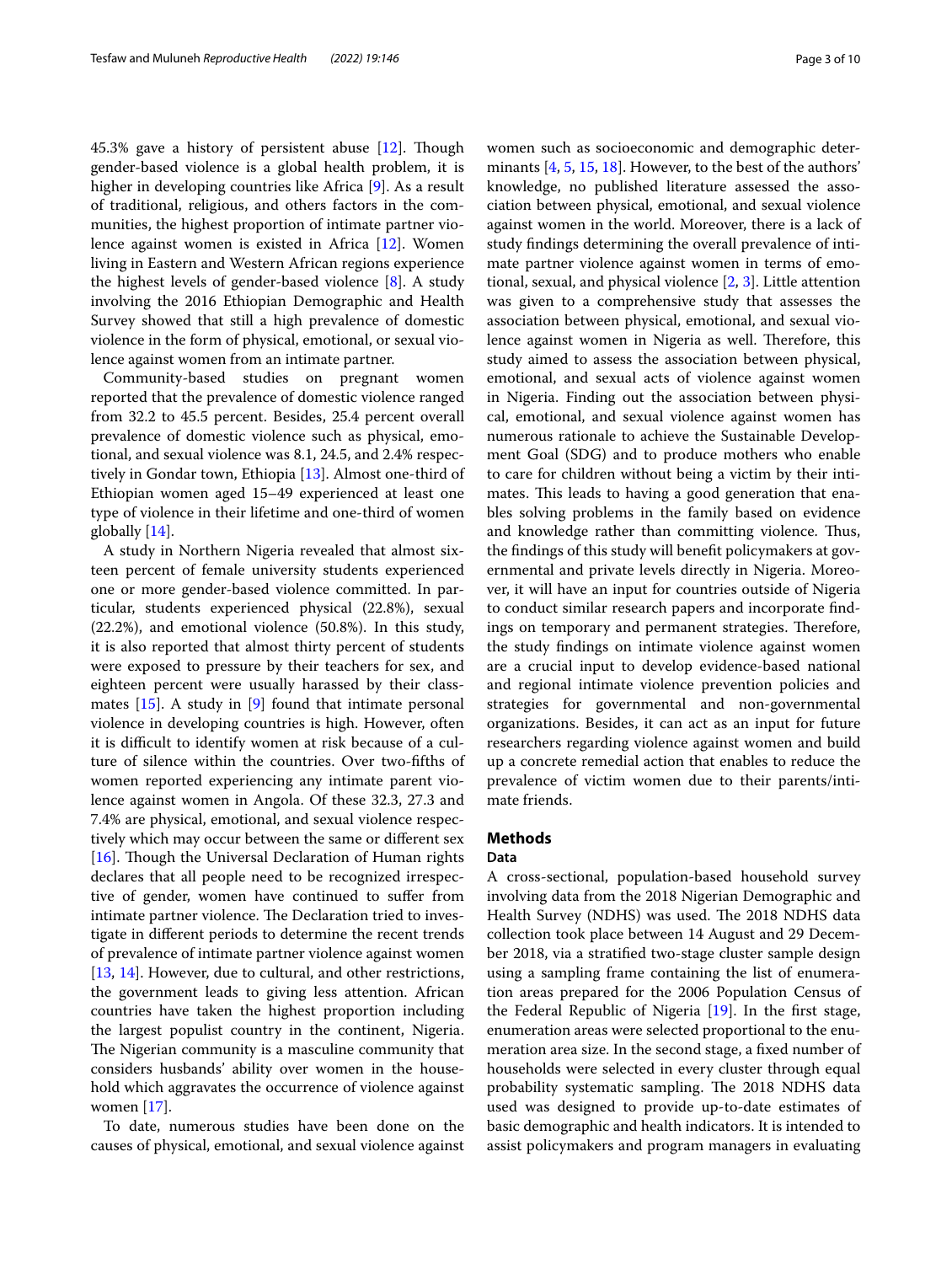and designing programs and strategies for improving the health of the country's population [\[1](#page-8-0), [19\]](#page-9-7).

In this study 8061 ever married/cohabited women aged 15–49 years who were residents of the study community for at least 6 months were considered. A module of questions designed to obtain information on the extent to which women in Nigeria experience intimate partner violence was used. Only one eligible ever married/cohabited woman age 15–49, who was the resident of the study community for at least 6 months, per household was randomly selected for the module, and the module was not implemented if privacy could not be obtained  $[1, 20]$  $[1, 20]$  $[1, 20]$  $[1, 20]$ . The violence committed by the husband or close partner was measured by asking all ever-married women if their husband/partner ever did the following to them [[1,](#page-8-0) [13](#page-9-1), [14\]](#page-9-2):

*Physical violence*: Push you, shake you, or throw something at you; slap you; twist your arm or pull your hair; punch you with his fst or with something that could hurt you; kick you, drag you, or beat you up; try to choke you or burn you on purpose; or threaten or attack you with a knife, gun, or any other weapon.

*Sexual violence*: Physically force you to have sexual intercourse with him even when you did not want to, physically force you to perform any other sexual acts you did not want to, or force you with threats or in any other way to perform sexual acts you did not want to.

*Emotional violence*: Say or do something to humiliate you in front of others, threaten to hurt or harm you or someone close to you, or insult you or make you feel bad about yourself.

In this study, he references papers that show statistical results related to victimization from 2010 till 2022 were considered.

#### **Inclusion/exclusion criteria**

The inclusion criteria were women aged 15–49 years, who have an intimate partner and completed relevant forms about the personal information and clinical signs. Hence, women who had not completed all relevant information or aged 15–49 years or women who don't have intimate partners were excluded.

## **Ethics approval**

NDHS Program granted permission to download and use the data for this study after being registered and submitting a request with briefy stated objectives of the study. The Institution Review Board approved procedures for DHS public-use data sets that do not in any way allow respondents, households, or sample communities to be identified. There are no names of individuals or household addresses in the data files. The detail of the ethical issues has been published in the 2018 NDHS fnal report, which can be accessed at:[http://www.dhsprogram.com/](http://www.dhsprogram.com/publications) [publications](http://www.dhsprogram.com/publications).

## **Limitation of the study**

This study is conducted based on cross-sectional data and hence not assessed the prevalence of intimate partner violence against women. Besides, other socioeconomic, demographic, biological, and behavioral characteristics were not considered. Thus, we authors would like to recommend if future researchers considered these characteristics as they might afect violence against women.

## **Statistical methods**

## **Log‑linear model**

Log-linear model is a family of generalized linear models used to model cell counts in contingency tables. It is used to specify the association patterns among a set of categorical response variables i.e., how the size of a cell count depends on the levels of the categorical variables. In the log-linear model, the null hypothesis states that there is no association between the two variables in the contingency table and the alternative hypothesis stipulates the existence of an association between the two variables. To use a log-linear model, there should be at least two response variables in the contingency table [\[17\]](#page-9-5).

In the case of the log-linear model for three-way contingency tables, log-linear models can represent various independence and association patterns  $[21]$ . The number of all possible log-linear models for k categorical variables is  $2^{k}+1$  [[17,](#page-9-5) [22](#page-9-10)]. Consequently, in this study, we will have  $2^3+1=9$  possible log-linear models to be fitted (see Table [1](#page-4-0)). In the table, all possible log-linear models starting from the simplest (pair of variables are independent, both conditionally and marginally) to advanced complex (all possible interactions, that is, the interaction between emotional and physical violence; emotional and sexual violence; physical and sexual violence; emotional, physical and sexual violence) were presented. Even though log-linear models are appropriate to test hypotheses about complex interactions, it is not easy to interpret the parameter estimates. Parameter estimates are log odds ratios for associations [[22\]](#page-9-10).

The model fitted by equating the log of expected cell counts  $\mu_{ijk}$ . The expected cell count is the combination of the status (yes, no) of the three variables of women on that cell. The subscript i, j, and k represent emotional, physical, and sexual violence, respectively.

### **The goodness of ft test**

The goodness of fit test is used to assess the distance between the observed distribution and the distribution that the proposed model, see Table [4.](#page-5-0) Statistical tests commonly used to test the goodness a fit of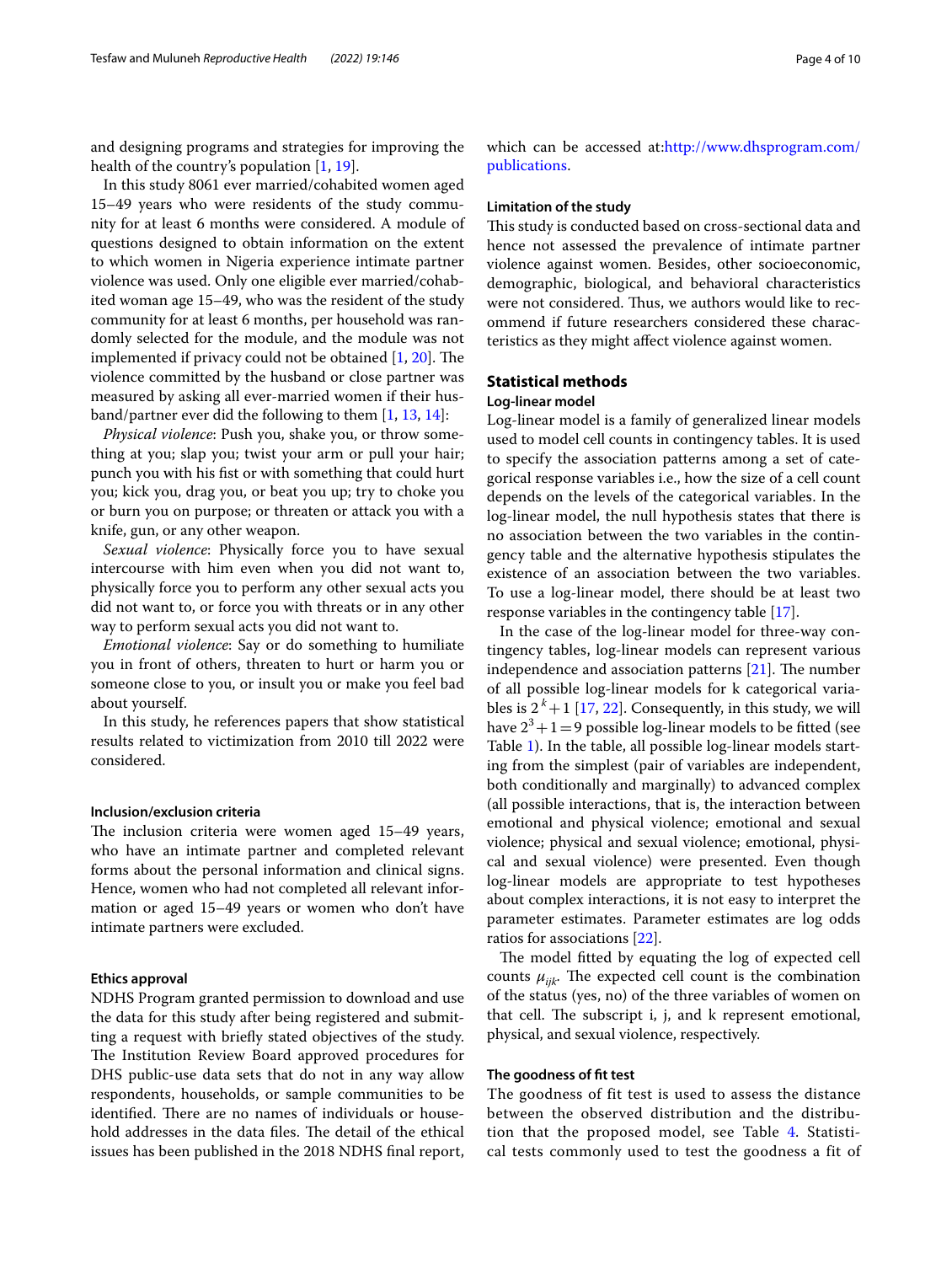<span id="page-4-0"></span>**Table 1** Possible log-linear models of the three-way table of Emotional (E), Physical (P), and Sexual (S) violence

| <b>Model expression</b>                                                                                                                                | <b>Description</b>                                                                                                                                                                                        |
|--------------------------------------------------------------------------------------------------------------------------------------------------------|-----------------------------------------------------------------------------------------------------------------------------------------------------------------------------------------------------------|
| $log(\mu_{ijk}) = \lambda + \lambda_i^E + \lambda_i^P + \lambda_k^S$                                                                                   | Mutual independence model (pair of variables are independent, both conditionally<br>and marginally)                                                                                                       |
| $log(\mu_{ijk}) = \lambda + \lambda_i^E + \lambda_i^P + \lambda_k^S + \lambda_{ii}^{EP}$                                                               | Sexual violence is partially independent of Emotional and Physical violence. This<br>model contains the interaction between Emotional and Physical violence                                               |
| $log(\mu_{ijk}) = \lambda + \lambda_i^E + \lambda_i^P + \lambda_k^S + \lambda_{ik}^{ES}$                                                               | Physical violence is partially independent of Emotional and Sexual violence. This<br>model contains the interaction between Emotional and Sexual violence                                                 |
| $log(\mu_{ijk}) = \lambda + \lambda_i^E + \lambda_j^P + \lambda_k^S + \lambda_{ik}^{PS}$                                                               | Emotional violence is partially independent of Physical and Sexual. This model<br>contains the interaction between Physical and Sexual violence                                                           |
| $log(\mu_{ijk}) = \lambda + \lambda_i^E + \lambda_i^P + \lambda_k^S + \lambda_{ii}^{EP} + \lambda_{ik}^{ES}$                                           | Physical and Sexual violence are conditionally independent of Emotional. This<br>model contains the interaction terms between Emotional and physical violence;<br>Emotional and Sexual violence           |
| $log(\mu_{ijk}) = \lambda + \lambda_i^E + \lambda_i^P + \lambda_k^S + \lambda_{ii}^{EP} + \lambda_{ik}^{PS}$                                           | Emotional and Sexual violence are conditionally independent of Physical violence.<br>This model contains the interaction terms between Emotional and Physical vio-<br>lence; Physical and Sexual violence |
| $log(\mu_{ijk}) = \lambda + \lambda_i^E + \lambda_i^P + \lambda_k^S + \lambda_{ik}^{ES} + \lambda_{ik}^{PS}$                                           | Emotional and Physical violence are conditionally independent of Sexual violence.<br>This model contains the interaction terms between Emotional and Sexual violence;<br>Physical and Sexual violence     |
| $log(\mu_{ijk}) = \lambda + \lambda_i^E + \lambda_i^P + \lambda_k^S + \lambda_{ii}^{EP} + \lambda_{ik}^{ES} + \lambda_{ik}^{PS}$                       | Homogenous associations (every violence of the three interacts with each other,<br>but there is no interaction between all three violence)                                                                |
| $log(\mu_{ijk}) = \lambda + \lambda_i^E + \lambda_i^P + \lambda_k^S + \lambda_{ii}^{EP} + \lambda_{ik}^{ES} + \lambda_{ik}^{PS} + \lambda_{iik}^{EPS}$ | All possible interaction between violence                                                                                                                                                                 |

log( $\mu_{ijk}$ ) = log of expected cell counts; E = Emotional; P = Physical; S = Sexual;  $\lambda^F_{\rho} \lambda^S_{j}$ , = the effect of Emotional, Physical and Sexual violence respectively. Similar for<br>the interaction term. For instance,

a log-linear model are Chi-squared statistic  $(\chi^2)$  and likelihood ratio statistic  $(G^2)$  [\[17\]](#page-9-5).

PROC GENMOD procedure in SAS 9.4 was used to fit the model and decisions were made using a 0.05 level of significance.

## **Results**

The violence against women considered in this study (sexual, physical, and emotional violence) was measured from a combination of diferent latent variables, see Table [2](#page-4-1). For instance, to measure whether the women experienced emotional violence, questions such as humiliated, threatened with harm, and insulted or made to feel bad by husband/

<span id="page-4-1"></span>**Table 2** Prevalence of different forms of sexual, physical, and emotional violence against women in Nigeria

| Violence against women                                                           | Frequency (%) |
|----------------------------------------------------------------------------------|---------------|
| Sexual violence                                                                  |               |
| Ever been physically forced into unwanted sex by your husband/partner            | 516 (6.40)    |
| Ever been forced into other unwanted sexual acts by your husband/partner         | 210(2.60)     |
| Ever had arm-twisted or hair pulled by your husband/partner                      | 210(2.60)     |
| Ever been physically forced to perform sexual acts respondent didn't want to     | 250(3.10)     |
| Physical violence                                                                |               |
| Ever been pushed, shook, or had something thrown by your husband/partner         | 556 (6.90)    |
| Ever been slapped by your husband/partner                                        | 1346 (16.70)  |
| Ever been punched with the fist or hit by something harmful by a husband/partner | 331 (4.10)    |
| Ever been kicked or dragged by husband/partner                                   | 677 (8.40)    |
| Ever been strangled or burnt by a husband/partner                                | 64 (0.80)     |
| Ever been threatened with a knife/gun or another weapon by husband/partner       | 48 (0.60)     |
| Emotional violence                                                               |               |
| Ever been humiliated by your husband/partner                                     | 1467 (18.20)  |
| Ever been threatened with harm by your husband/partner                           | 484 (6.00)    |
| Ever been insulted or made to feel bad by your husband/partner                   | 2265 (0.28)   |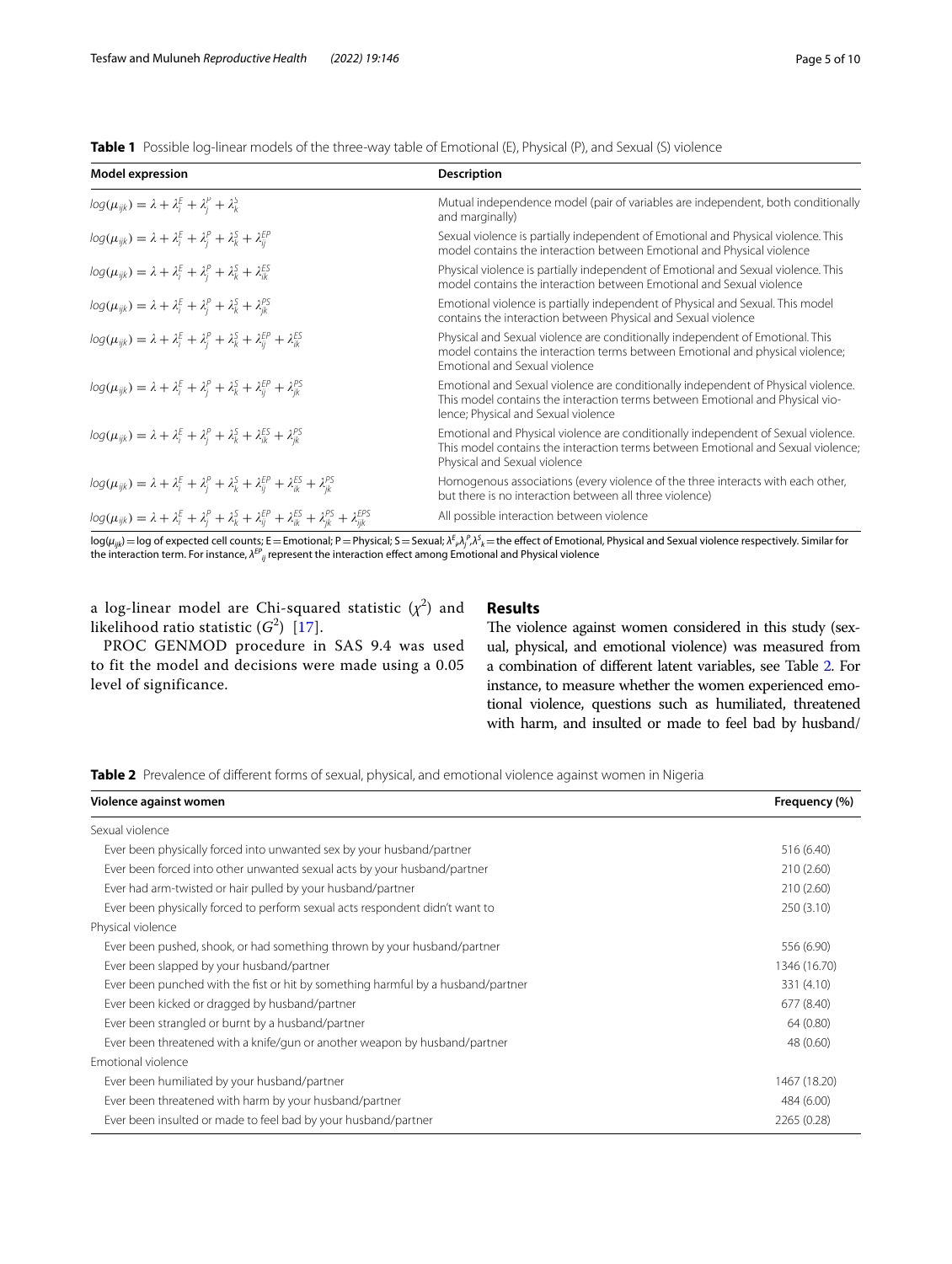partner were included. If the woman has experienced at least one of these forms of violence, then the woman was considered a victim of emotional violence. The same procedures were used for physical and sexual violence.

Of the 8061 women considered in this study, 516(6.40%) have ever been physically forced into unwanted sex by a husband/partner. About 1346 (16.70%) and 1467(18.20%) women have ever been slapped and humiliated by their husbands/partners, respectively. Among a total of 8061 women considered in the study, 3022 (37.49%), 4216 (52.3%), and 1186 (14.71%) women have experienced physical, emotional, and sexual violence, respectively. Here, caution needs to be taken for the interpretation of the total population as women might have experienced more than one of the three acts of violence.

Four hundred sixty-six women were victims of physical, emotional, and sexual violence. On the other hand, 40, 755, and 144 women have experienced both physical and sexual violence; emotional and physical violence; and emotional and sexual violence respectively, see Table [3](#page-5-1). For better clarifcation, the frequency distribution of women among the three acts of violence was also presented in Table [4.](#page-5-0)

In Table [4](#page-5-0), a woman involved in this study was categorized into none (women experienced neither of the three acts of violence); emotional only; physical only; sexual only; emotional and physical; emotional and sexual; physical and sexual; emotional, physical, and sexual violence. This is important to determine the women experienced more than one violence throughout their life. For instance, the number of women who experienced physical and emotional violence was 755 (9.37%). Moreover, 5.78 percent of the women were experienced emotional, physical, and sexual violence. Table [4](#page-5-0) revealed that more than one in three  $(37.37\% = 100 - 62.63\%)$  of the women included in the study encountered emotional, sexual, and/or physical violence (see Table [4\)](#page-5-0).

The proportion of women who have experienced physical and sexual violence (0.50%) was the lowest compared to women in the other violence category. Whereas

<span id="page-5-1"></span>**Table 3** Cross-tabulation of emotional, physical and sexual violence

| <b>Emotional</b> |          |           | Sexual |     | <b>Total</b> |
|------------------|----------|-----------|--------|-----|--------------|
|                  |          |           | No     | Yes |              |
| No               | Physical | <b>No</b> | 5049   | 85  | 5134         |
|                  |          | Yes       | 305    | 40  | 345          |
| Yes              | Physical | No        | 1217   | 144 | 1361         |
|                  |          | Yes       | 755    | 466 | 1221         |
| Total            |          |           | 7326   | 735 | 8061         |

<span id="page-5-0"></span>**Table 4** Non-overlapping categories of emotional, physical, and sexual violence against women in Nigeria

| Category                       | Frequency (%) |  |  |
|--------------------------------|---------------|--|--|
| None                           | 5049 (62.63)  |  |  |
| Emotional only                 | 1217 (15.10)  |  |  |
| Physical only                  | 305 (3.78)    |  |  |
| Sexual only                    | 85 (1.05)     |  |  |
| Emotional and physical         | 755 (9.37)    |  |  |
| <b>Emotional and sexual</b>    | 144 (1.79)    |  |  |
| Physical and sexual            | 40 (0.50)     |  |  |
| Emotional, physical and sexual | 466 (5.78)    |  |  |

women experienced emotional violence (15.10%) was the highest followed by women who experienced physical and emotional violence (9.37%).

To ft the model and estimate the parameters frst goodness of ft test of all possible log-linear models needs to be checked. The goodness of fit test for the fitted loglinear models of cross-tabulation of emotional, physical, and sexual violence was depicted using Pearson Chisquare  $(\chi^2)$  and likelihood ratio (LR) statistic in Table [5](#page-6-0). The null hypothesis states that the model is a good fit for the data, in a sense that the observed and the ftted cell counts are the same. And the reverse claims are true for the alternative hypothesis.

The higher values of Pearson Chi-square  $(\chi^2)$  and likelihood ratio (LR) corresponding with a p-value less than 0.05 signifcant level for the ft statistics indicates stronger evidence against the model fts the data well. However, a ftted model with a p-value greater than 0.05 supports the null hypothesis, indicating that the adapted model fts the data well. Table [5](#page-6-0) depicts that the p-values of the ft statistics of Model 1 to Model 8 is much less than 0.05 level of signifcance indicating that the models do not ft the data well. However, the p-values for the ft statistics of Model 9 is much greater than the 0.05 level of signifcance (1.00) indicating that Model 9, the saturated model, fts the data well. Once the best ft model (saturated) of the data was identifed, parameter estimates of the saturated model were ftted in Table [6.](#page-6-1)

In the ftted saturated model in Table [6,](#page-6-1) the null hypothesis of each coefficient of the interaction term is stated as there is no interaction among the two acts of violence. A p-value of the estimated coefficient of interaction term less than the signifcance level (0.05) indicates signifcant interaction between the two acts of violence. Hence, Table [6](#page-6-1) shows a high interaction between emotional and physical (emotional  $\times$  physical) violence; and physical and sexual (physical  $\times$  sexual) violence as the p-value less than 0.05 (<0.0001). The estimated odds between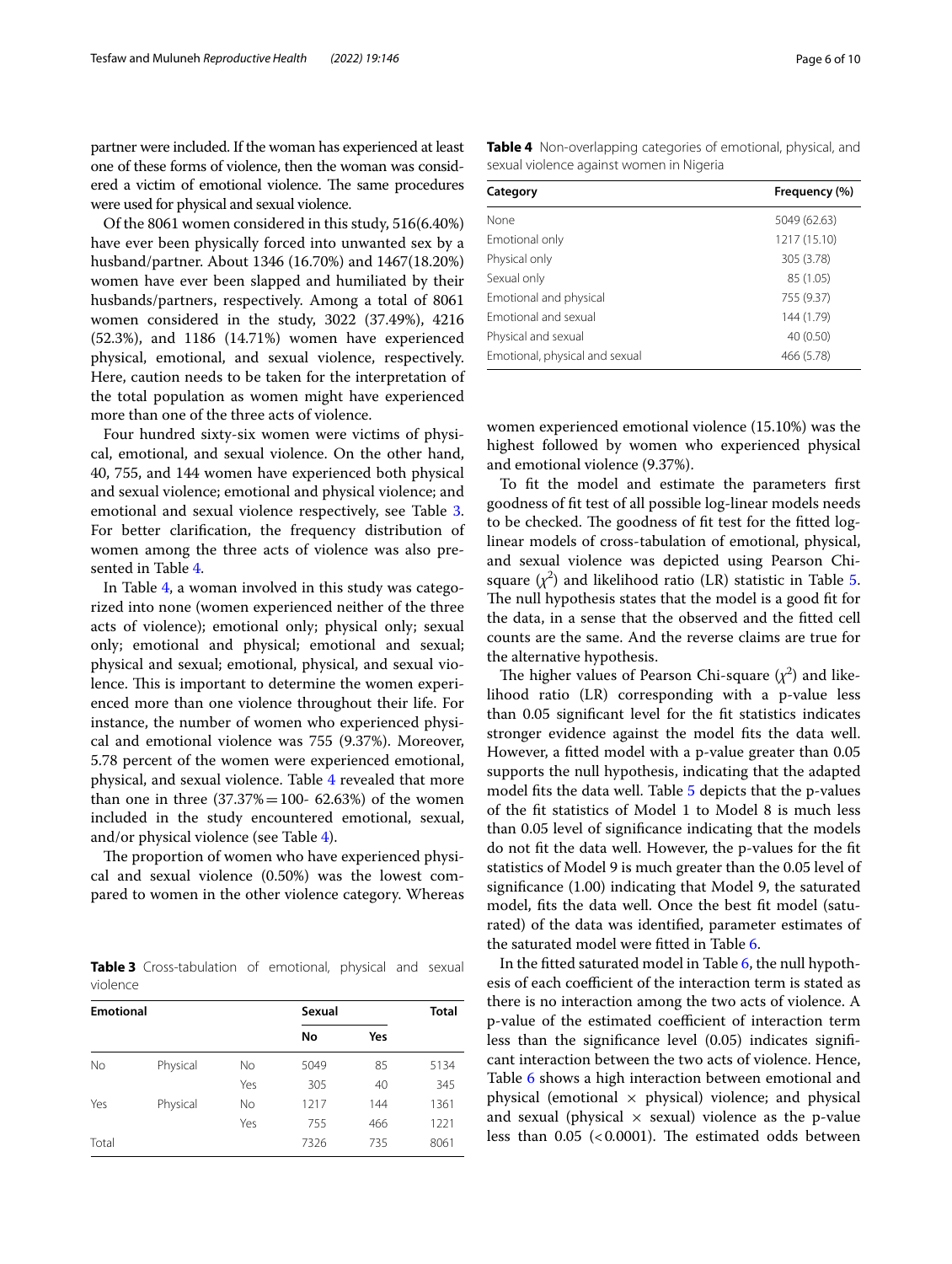| Model          | Log linear model | LR      | Chi     | Df             | P-value   |          |
|----------------|------------------|---------|---------|----------------|-----------|----------|
|                |                  |         |         |                | <b>LR</b> | Chi      |
|                | (E, P, S)        | 5361.41 | 5314.62 | 4              | < 0.0001  | < 0.0001 |
| $\overline{2}$ | (EP,S)           | 5306.49 | 1594.32 | 3              | < 0.0001  | < 0.0001 |
| 3              | (P,ES)           | 5214.36 | 2370.20 | 3              | < 0.0001  | < 0.0001 |
| $\overline{4}$ | (E, PS)          | 4345.85 | 2144.16 | 3              | < 0.0001  | < 0.0001 |
| 5              | (EP, ES)         | 2309.44 | 414.65  | $\overline{2}$ | < 0.0001  | < 0.0001 |
| 6              | (EP, PS)         | 1340.93 | 338.76  | $\overline{2}$ | < 0.0001  | < 0.0001 |
| 7              | (PS, ES)         | 1598.80 | 1332.13 | $\overline{2}$ | < 0.0001  | < 0.0001 |
| 8              | (EP, ES,PS)      | 40.66   | 3.14    |                | < 0.0001  | < 0.0001 |
| 9              | (EPS)            | 0.000   | 0.000   | 0              | 1.000     | 1.000    |

<span id="page-6-0"></span>Table 5 Goodness-of-fits tests for log-linear models of emotional (E), physical (f), and sexual (c) violence against women in Nigeria

*LR* likelihood ratio, Chi=*χ*<sup>2</sup> (Pearson Chi-square), *Df* degree of freedom, *E* emotional, *P* physical, *S* sexual

<span id="page-6-1"></span>**Table 6** Parameter estimates of the saturated log-linear model consists of emotional, physical, and sexual violence against women in Nigeria

| Parameter                                   | <b>Estimate</b> | <b>Standard error</b> | Chi-Square | p-value  |
|---------------------------------------------|-----------------|-----------------------|------------|----------|
| Intercept                                   | 4.4427          | 0.1085                | 167.66     | < 0.0001 |
| Emotional                                   | 0.5272          | 0.1368                | 14.85      | 0.0001   |
| Physical                                    | $-0.7538$       | 0.1917                | 15.45      | < 0.0001 |
| Sexual                                      | 4.0843          | 0.1094                | 134.45     | < 0.0001 |
| Emotional $\times$ physical                 | 1.9281          | 0.2141                | 81.08      | < 0.0001 |
| Physical $\times$ sexual                    | $-2.0529$       | 0.2006                | 10.72      | < 0.0201 |
| Emotional $\times$ sexual                   | $-0.450$        | 0.1405                | 2.73       | 0.0771   |
| Emotional $\times$ physical $\times$ sexual | 0.3011          | 0.1269                | 0.120      | 0.6721   |

emotional and physical violence  $[exp(1.9281) = 6.876]$ ; physical and sexual violence  $[exp(- 2.0529) = 0.128]$  signifcantly difered from 1.0 with p-values<0*.*0001 and 0.0201 respectively which indicates that there is an association between the two acts of violence against women. In the last two rows, however, the saturated log-linear model shows a lack of association between emotional and sexual violence (p-value=0.0771), and there was also a lack of three-way association between emotional, physical, and sexual violence since p-value much greater than 0.05 (p-value =  $0.6721$ ).

The association between the three acts of violence against women can also be presented in multiple correspondence analysis plots beyond the model ftted in Table [6,](#page-6-1) see Fig. [1](#page-6-2). The multiple correspondence analysis plots, in Fig. [1,](#page-6-2) suggest that there is a visible association between emotional and physical violence against women as indicated in the second and fourth quadrants. In the fgure, the Asterix of physical violence closer to the horizontal boundary line indicates that physical violence also has an association with sexual violence in addition to emotional violence against women. This result supports the association between violence against women in Table [6](#page-6-1) from the fitted saturated model, indicating that

<span id="page-6-2"></span>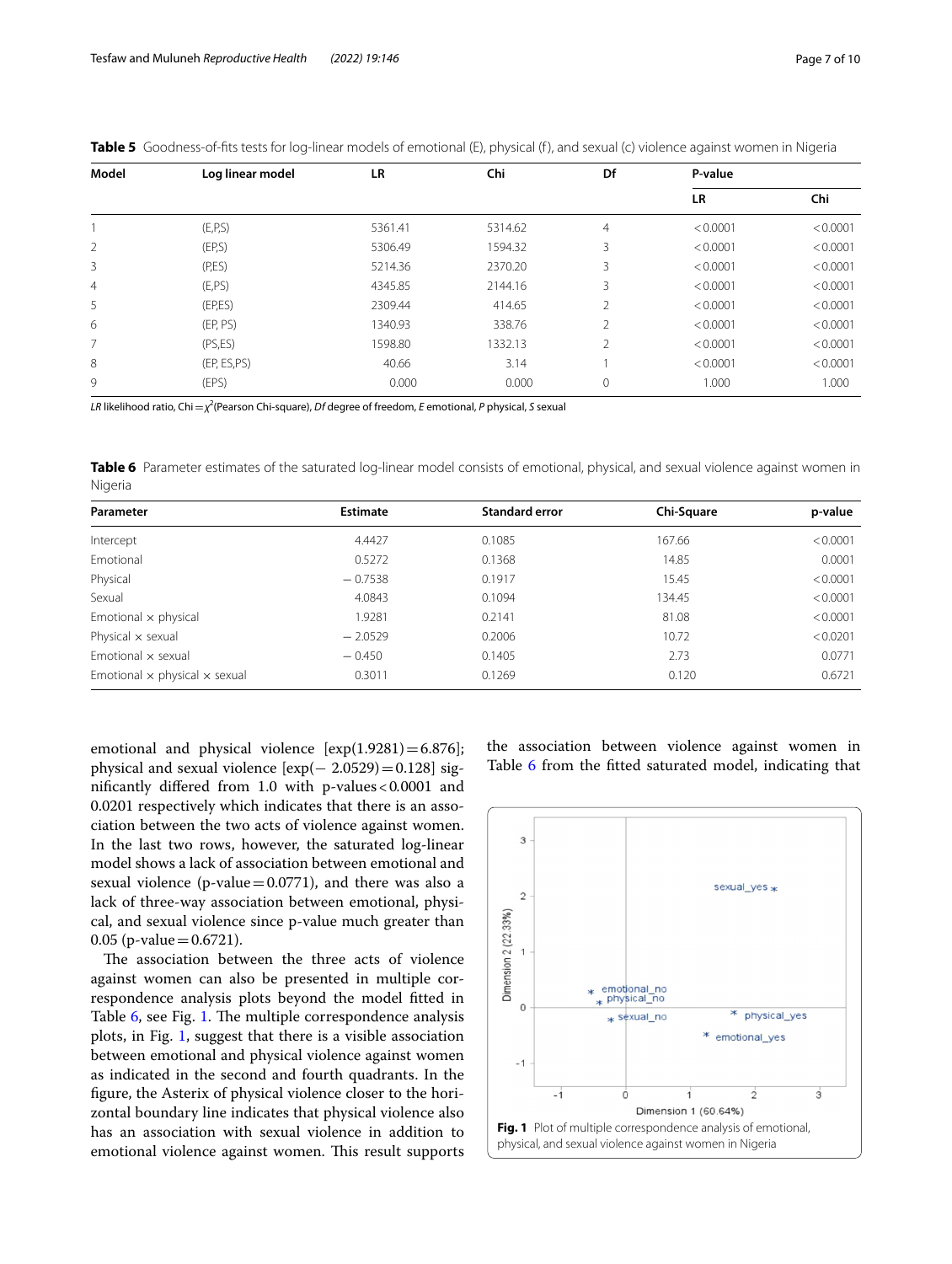there is a signifcant association (p-value less than 0.05) between emotional and physical violence and physical and sexual violence against women.

## **Discussion**

This study has been done to demonstrate the prevalence of emotional, physical, and sexual violence against women and explore the association between them. The proportion of women who have experienced violence was presented using a cross-tabulation table. Emotional violence against women was found to be the most prevalent (52.3%) of all women aged 15–49 considered in the study, which is consistent with the study reported in Iraq as emotional violence is the most common type of violence [\[9](#page-8-8), [12](#page-9-0)]. In this study, it was also found 37.49% and 14.71% of women had experienced physical and sexual violence respectively in their lifetime. The prevalence of violence in this study (37.37%) is greater than the prevalence reported in Gondar town, Ethiopia (25.4%) as well as all over Ethiopia  $(32.5%)$  [[15](#page-9-3), [23\]](#page-9-11). Therefore, the overall prevalence of violence against women aged 15–49 who experienced at least one form of intimate partner violence was found to be 37.37%. This prevalence is lower than the prevalence reported in Northern Nigeria female university students (58.8%) who have been experienced any form of gender-based violence [\[15\]](#page-9-3) and the prevalence in comprehensive national analysis in Ethiopian women found that nearly half of all women experiencing lifetime violence against women [\[6](#page-8-5)] and Zimbabwe (61.3%) [\[13](#page-9-1)]. This reduction of violence might be an input to achieve the theme of sustainable development goals (SDG) which states that every country is expected to be intimate partner violence-free and eliminate all forms of violence against women in 2030 [[14,](#page-9-2) [24](#page-9-12)]. As the prevalence of intimate partner violence against women in Nigeria is high (over 33%), Nigeria as a country needs to strive to reduce it with the collaboration of other nations in the world to achieve SDG. Design and applying guidelines to aware of the community about intimate partner violence against women would be more efective to reduce the occurrence of violence. If still, violence is taking place, taking appropriate sentencing on those who commit the violence to teach the community is necessary. Nevertheless, the inconsistency of prevalence might be because almost all the women joined at university are younger than women in this study aged 15–49. The wide inconsistencies in the prevalence of violence may refect diferent defnitions for violence in every society, the method of screening, religious beliefs, and cultural issues and it could be due to the diferences in the time frame because of globalization/civilization or scope of gender-based assessment and diferences in socio-cultural characteristics [[15\]](#page-9-3).

Almost one in ten (9.37%) women aged 15–49 exposed to emotional violence are a victim of physical violence. In this study, women experienced with more than one violence was perceived. In this regard, more than five percent of the women were victims of physical, emotional, and sexual violence. More than 37% of women included in the study were exposed to sexual, emotional, and/ or physical violence. It is a high prevalence of violence against women as compared to global and regional estimates of violence against women  $[25]$  $[25]$ . This might be sometimes because of the culture, beliefs, and attitudes of the society that is living in the nation. In Nigeria, intimate personal violence is widely forgiven in many Nigerian societies where the belief that it is tolerable for the husband to discipline his wife is deeply embedded in the culture  $[10]$  $[10]$ . Thus, women have been entertained to accept and sometimes to encourage physical abuse. Due to this and other traditional habits, women are afected by physical, emotional, and sexual violence. As a result, it is highly suspected that a higher number of women might be experienced violence than the prevalence reported in this study (37%) except for underreporting and lack of investigation problems.

A study result found in Spanish Macrosurvey [\[5](#page-8-4)] reported that violence against women may be the cause of another health problem. Intimate partner violence harms women's mental health, physical health, and daily activity. About 15.47% of women who had experienced any violence reported experience of all the three acts of violence which is higher (10%) compared to a result found in [[18\]](#page-9-6). However, women who had experienced emotional and physical violence (25.07%) were lower than women who had experienced emotional and physical violence in [ $18$ ]. This coexistence of different forms of violence leads to suspect if there is an association between them. To detect whether there is a signifcant association between violence, a statistical model which is called the log-linear model was implemented.

In the log-linear model, the association among the three acts of violence was represented using the interaction term. Log-linear models have the advantage of assessing the three-way interaction [\[17\]](#page-9-5), beyond the very common analysis of pairwise association. As compared to the unsaturated log-linear model, the expected cell counts of emotional, physical, and sexual violence were well ftted (p-value greater than 0.05) by the saturated log-linear model. In the ftted model as well as multiple correspondence analysis plots (Fig. [1\)](#page-6-2) of emotional, physical, and sexual violence it was observed that physical violence is signifcantly associated with both emotional and sexual violence. This is consistent with a study done by  $[10]$  $[10]$  $[10]$ , which revealed that women who had experienced physical intimate personal violence were more likely to have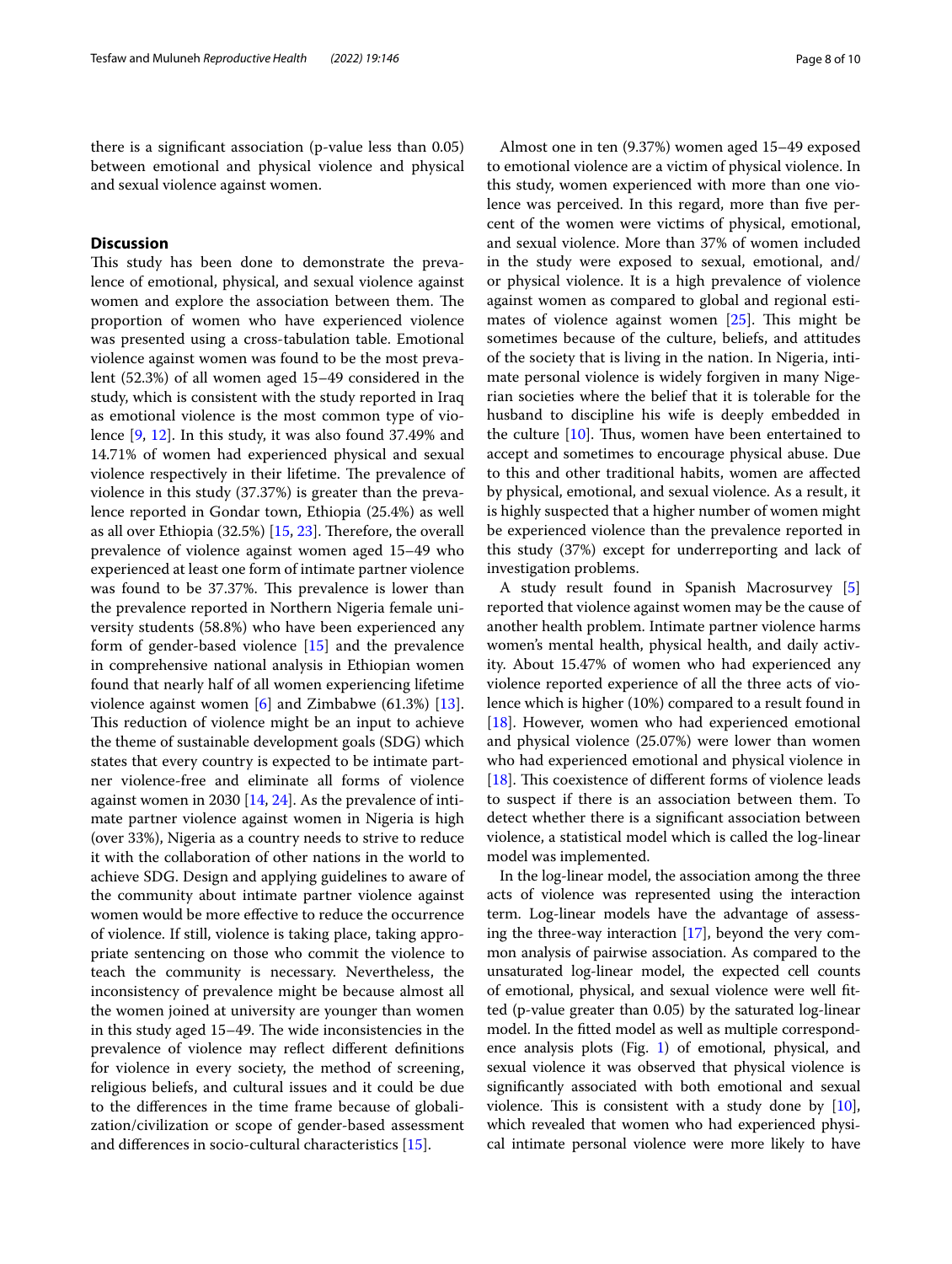experienced psychological and sexual violence when compared with their counterparts who had not experienced physical intimate personal violence. A study done by [[9](#page-8-8)] reported that the coexistence of emotional violence with both physical and sexual violence is common in most reproductive-aged women. This concurrence of physical, sexual, and emotional violence indicates the association between violence. Thus, taking remedial action taken on one of the violence will help to overcome the other as well. Substantial overlap between physical, emotional, and sexual violence with 21% of ever-married women reporting all three kinds of violence indicated in Nicaragua [[11](#page-8-10)], which was higher compared to women reporting three kinds of violence in this study  $(14.7%)$ , in Nigeria. These research fndings will be a good input for decision-makers and other stakeholders in Nigeria. The authors would like to recommend that further research be conducted not only in Nigeria but also in other African countries to have better evidence about violence against women in the continent.

## **Conclusion**

In conclusion, over 37 percent of women experienced at least one incident of physical, emotional, or sexual violence in their lifetime. Physical violence against women has a signifcant association with emotional and sexual violence. However, it does not imply physical violence causes the other violence since cross-sectional data used for the analysis and other factors were not taken into consideration. The study also concludes that emotional and sexual violence is not associated. Moreover, there is no three-way association between emotional, physical, and sexual violence. This implies that the three acts of violence have a multidimensional nature. Therefore, policy and decision-makers at a diferent level of leadership should consider the three acts of violence simultaneously to estimate the actual burden of violence against women as they are not redundant to each other. Finally, the author would like to recommend if a further study was conducted to assess the causal relationship between the three acts of violence by incorporating determinants of wife and husband such as educational status, age, religion, and other characteristics.

#### **Abbreviations**

NDHS: Nigeria Demographic Health Survey; LR: Likelihood ratio; WHO: World Health Organization; UN: United Nation; DEVW: Declaration on the elimination of violence against women; SAS: Statistical analysis system.

#### **Acknowledgements**

The author is thanked full to Nigerian Demographic and Health survey for data availability and permits us to use it for my purpose.

#### **Author contributions**

EKM had the idea of the study. LMT proposed the frst draft, conducted data analysis, interpretation and wrote the manuscript. EKM edit and revise the manuscript. Finally, both authors read and approved the fnal manuscript.

#### **Funding**

No funding was obtained for this study.

#### **Availability of data and materials**

The datasets for generated analyses during the study is available in Nigerian Demographic and Health Survey data if the unique request sent via their site NDHS 2018.

#### **Declarations**

#### **Ethics approval and consent to participate**

The ethical clearance for 2018 NDHS was approved by Ethical Review Board, Nigeria and all participants who agreed to take part in the survey signed a consent form. Hence, the author asked permission to use data via the online form and the data manager permit to use it for this study.

#### **Consent for publication**

Not applicable.

#### **Competing interests**

The authors declare that they have no competing interests.

#### **Author details**

<sup>1</sup> Department of Statistics, Bahir Dar University, Bahir Dar, Ethiopia. <sup>2</sup> School of Public Health, Bahir Dar University, Bahir Dar, Ethiopia.

Received: 2 December 2021 Accepted: 6 May 2022 Published online: 23 June 2022

#### **References**

- <span id="page-8-0"></span>1. Sano Y, et al. Women's household decision-making autonomy and safer sex negotiation in Nigeria: an analysis of the Nigeria demographic and health survey. AIDS Care. 2018;30(2):240–5.
- <span id="page-8-1"></span>2. Tjaden PG. Full report of the prevalence, incidence, and consequences of violence against women: Findings from the National Violence Against Women Survey. 2000: US Department of Justice, Office of Justice Programs, National Institute of.
- <span id="page-8-2"></span>3. Zwi AB, et al. World report on violence and health—exploring Australian responses. Aust N Z J Public Health. 2002;26(5):405–8.
- <span id="page-8-3"></span>4. Silva MAd, et al. Violence against women: prevalence and associated factors in patients attending a public healthcare service in the Northeast of Brazil. Cad Saude Publica. 2010;26:264–72.
- <span id="page-8-4"></span>5. Sanz-Barbero B, Barón N, Vives-Cases C. Prevalence, associated factors and health impact of intimate partner violence against women in different life stages. PLoS One. 2019; 14(10).
- <span id="page-8-5"></span>Kassa GM, Abajobir AA. Prevalence of violence against women in Ethiopia: a meta-analysis. Trauma, Violence, & Abuse, 2018: p. 1524838018782205.
- <span id="page-8-6"></span>7. Ellsberg M, et al. Intimate partner violence and women's physical and mental health in the WHO multi-country study on women's health and domestic violence: an observational study. The lancet. 2008;371(9619):1165–72.
- <span id="page-8-7"></span>8. Kabir R, Khan HT. A cross-sectional study to explore intimate partner violence and barriers to empowerment of women in Armenia. BioMed Res Int. 2019;2019:1.
- <span id="page-8-8"></span>9. Muluneh MD, et al. Gender based violence against women in sub-Saharan Africa: a systematic review and meta-analysis of cross-sectional studies. Int J Environ Res Public Health. 2020;17(3):903.
- <span id="page-8-9"></span>10. Owoaje ET, OlaOlorun FM. Women at risk of physical intimate partner violence: a crosssectional analysis of a low-income community in Southwest Nigeria. Afr J Reprod Health. 2012;16(1):43.
- <span id="page-8-10"></span>11. Ellsberg M, et al. Candies in hell: women's experiences of violence in Nicaragua. Soc Sci Med. 2000;51(11):1595–610.